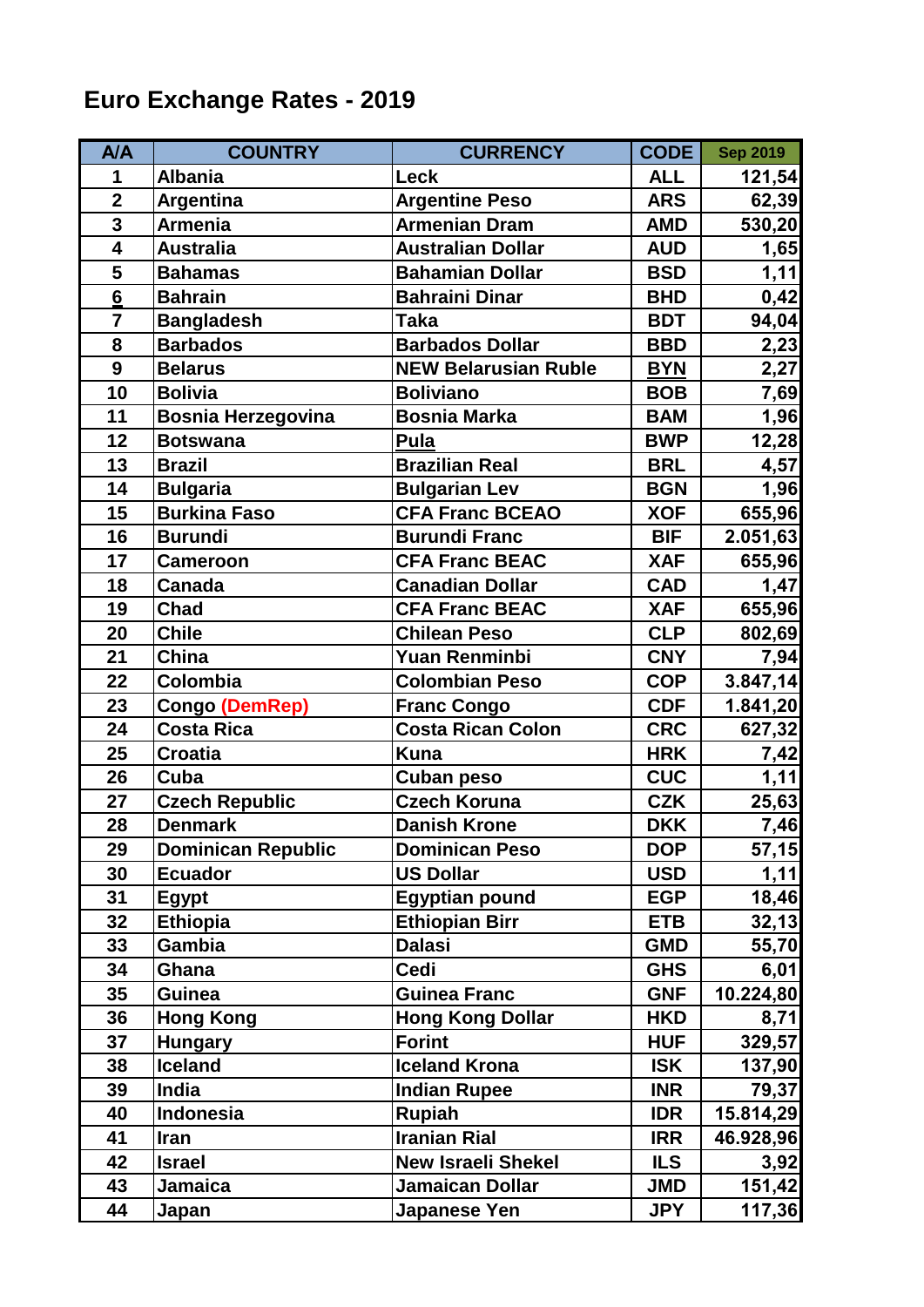| 45 | Jordan              | Jordanian Dinar          | <b>JOD</b> | 0,79      |
|----|---------------------|--------------------------|------------|-----------|
| 46 | <b>Kazakhstan</b>   | <b>Tenge</b>             | <b>KZT</b> | 431,35    |
| 47 | Kenya               | <b>Kenyan Shilling</b>   | <b>KES</b> | 114,65    |
| 48 | <b>Kuwait</b>       | <b>Kuwaiti Dinar</b>     | <b>KWD</b> | 0,34      |
| 49 | Lebanon             | <b>Lebanese Pound</b>    | <b>LBP</b> | 1.684,07  |
| 50 | Libya               | Libyan Dinar             | <b>LYD</b> | 1,57      |
| 51 | <b>Madagascar</b>   | <b>Malagasy Franc</b>    | <b>MGA</b> | 4.133,07  |
| 52 | <b>Malawi</b>       | <b>Kwacha</b>            | <b>MWK</b> | 809,11    |
| 53 | <b>Malaysia</b>     | <b>Malaysian Ringgit</b> | <b>MYR</b> | 4,67      |
| 54 | <b>Maldive Is.</b>  | Rufiyaa                  | <b>MVR</b> | 17,15     |
| 55 | <b>Mauritania</b>   | Ouguiya                  | <b>MRO</b> | 40,98     |
| 56 | <b>Mauritius</b>    | <b>Maur Rupee</b>        | <b>MUR</b> | 40,30     |
| 57 | <b>Mexico</b>       | <b>Mexican Peso</b>      | <b>MXN</b> | 22,18     |
| 58 | <b>Moldova</b>      | <b>Moldovan Leu</b>      | <b>MDL</b> | 19,69     |
| 59 | <b>Mongolia</b>     | Tugrik                   | <b>MNT</b> | 2.969,80  |
| 60 | <b>Morocco</b>      | <b>Moroccan Dirham</b>   | <b>MAD</b> | 10,70     |
| 61 | <b>Mozambique</b>   | <b>Meticai</b>           | <b>MZN</b> | 68,50     |
| 62 | <b>Namibia</b>      | <b>Namibian Dollar</b>   | <b>NAD</b> | 16,99     |
| 63 | <b>Nepal</b>        | <b>Nepalese Rupee</b>    | <b>NPR</b> | 127,64    |
| 64 | <b>New Zealand</b>  | New Zealand Dollar       | <b>NZD</b> | 1,75      |
| 65 | Nicaragua           | <b>Cordoba Oro</b>       | <b>NIO</b> | 37,20     |
| 66 | <b>Niger Rep</b>    | <b>CFA Franc BCEAO</b>   | <b>XOF</b> | 655,96    |
| 67 | <b>Nigeria</b>      | <b>Naira</b>             | <b>NGN</b> | 403,78    |
| 68 | Norway              | <b>Norwegian Krone</b>   | <b>NOK</b> | 9,99      |
| 69 | Oman                | <b>Rial Omani</b>        | <b>OMR</b> | 0,43      |
| 70 | <b>Pakistan</b>     | <b>Pakistan Rupee</b>    | <b>PKR</b> | 176,84    |
| 71 | Panama              | <b>Balboa</b>            | <b>PAB</b> | 1,11      |
| 72 | Peru                | <b>Nuevo Sol</b>         | <b>PEN</b> | 3,76      |
| 73 | <b>Philippines</b>  | <b>Philippine Peso</b>   | <b>PHP</b> | 57,96     |
| 74 | <b>Poland</b>       | <b>Zloty</b>             | <b>PLN</b> | 4,38      |
| 75 | Qatar               | <b>Qatari Riyal</b>      | QAR        | 4,05      |
| 76 | Romania             | <b>New Leu</b>           | <b>RON</b> | 4,76      |
| 77 | <b>Russia</b>       | <b>Russian Ruble</b>     | <b>RUB</b> | 73,68     |
| 78 | Rwanda              | <b>Rwanda Franc</b>      | <b>RWF</b> | 1.019,81  |
| 79 | Saudi Arabia        | <b>Saudi Riyal</b>       | <b>SAR</b> | 4,16      |
| 80 | <b>Senegal</b>      | <b>CFA Franc BCEAO</b>   | <b>XOF</b> | 655,96    |
| 81 | <b>Serbia</b>       | <b>Dinar</b>             | <b>RSD</b> | 117,93    |
| 82 | <b>Seychelles</b>   | <b>Seychelles Rupee</b>  | <b>SCR</b> | 15,16     |
| 83 | <b>Sierra Leone</b> | Leone                    | <b>SLL</b> | 10.408,46 |
| 84 | <b>Singapore</b>    | <b>Singapore Dollar</b>  | <b>SGD</b> | 1,53      |
| 85 | <b>South Africa</b> | Rand                     | <b>ZAR</b> | 17,00     |
| 86 | <b>South Korea</b>  | Won                      | <b>KRW</b> | 1.345,80  |
| 87 | Sri Lanka           | Sri Lanka Rupee          | <b>LKR</b> | 199,62    |
| 88 | <b>Sudan Rep</b>    | <b>Sudanise Pound</b>    | <b>SDG</b> | 50,17     |
| 89 | <b>Swaziland</b>    | Lilangeni                | <b>SZL</b> | 16,99     |
| 90 | <b>Sweden</b>       | <b>Swedish Krona</b>     | <b>SEK</b> | 10,73     |
| 91 | <b>Switzerland</b>  | <b>Swiss Franc</b>       | <b>CHF</b> | 1,09      |